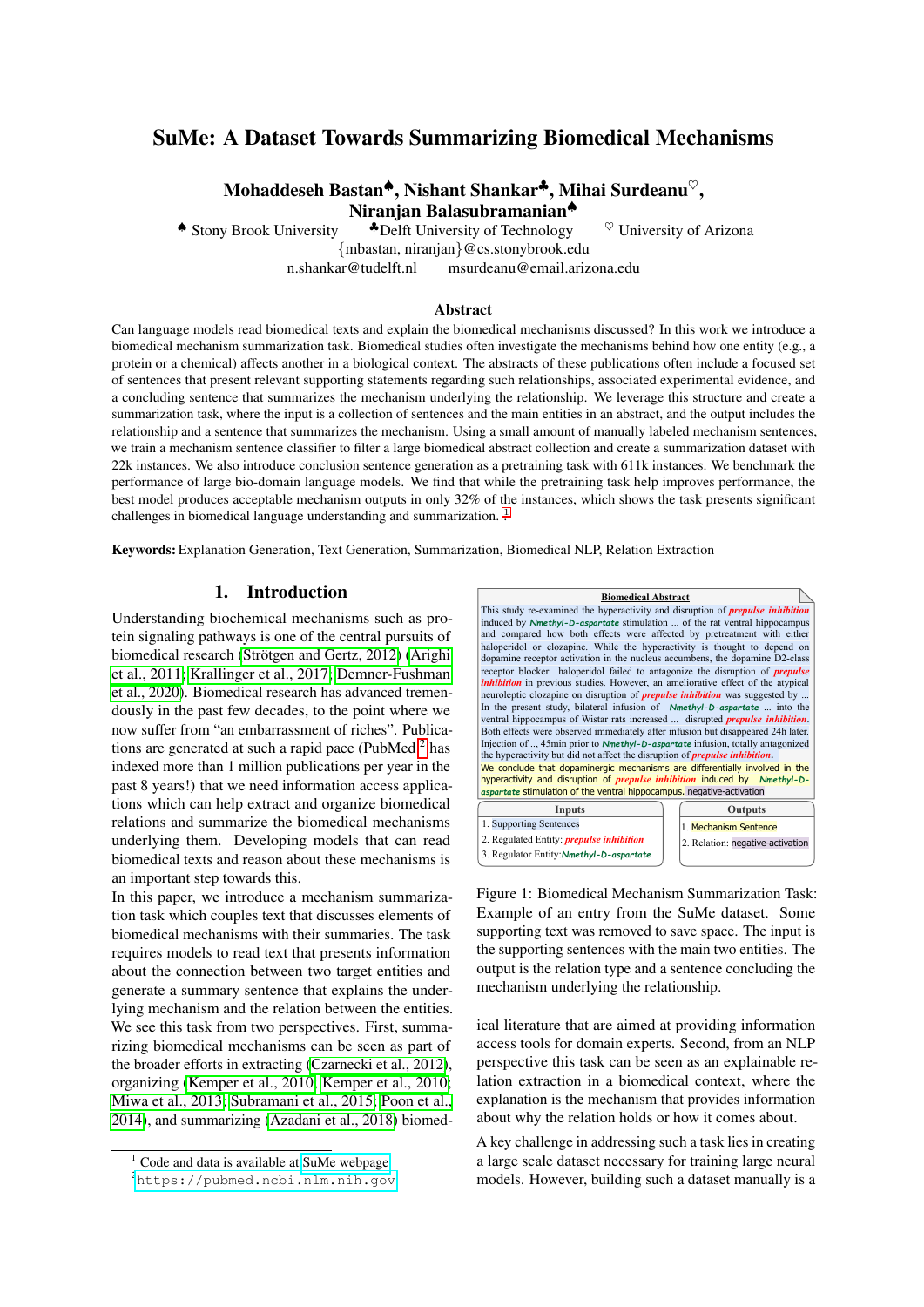

<span id="page-1-0"></span>Figure 2: Overview of the semi-automatic bootstrapping process for SuMe creation. We use a mechanism classifier trained with small amount of labeled data to produce weakly-labeled training data for mechanism summarization.

laborious process and requires deep biomedical expertise. To address this, we turn to the structure that exists in biomedical abstracts, make use of related datasets, and devise a semi-automatic bootstrapping process that builds on a relatively small amount of labeling effort from domain experts.

We introduce SuMe, a large scale dataset that we construct from abstracts of papers that report on biomedical mechanisms. For a given abstract, we create a task instance that consists of a pair of biochemical entities (regulated and regulator), the relationship between them (positive/negative activation), and supporting sentences that provide information about this relationship, and a sentence that summarizes the mechanism underlying the relation (see Figure [1\)](#page-0-2). Creating such an instance would require a domain expert to read through an abstract and assess if it contains a biomedical mechanism and locate it if so. This process is difficult to scale.

To address this issue, we introduce a semi-automated annotation process to create a large-scale set for development and automatic evaluation purposes and a clean small-scale manually curated subset of instances for manual evaluation. In particular, the necessary entities and relations are extracted using an existing biomedical information extraction system [\(Valenzuela-Escarcega](#page-9-3) ´ [et al., 2018\)](#page-9-3). To extract mechanism summaries we first collected a small set of mechanism sentences with the help of domain experts. We use this to bootstrap a larger sample by training a mechanism sentence classifier with a biomedical language model (LM) [\(Kanakarajan et al.,](#page-8-7) [2021\)](#page-8-7) and apply it to a large collection of about 611K abstracts that contained a conclusion sentence about the relationship between a pair of entities. The subset that the classifier identifies as containing mechanism sentences is used to create 22K mechanism summarization instances. Five domain experts manually analyzed a dataset sample of 125 instances to construct a clean partition for manual evaluation purposes. The experts also concluded that the generated dataset has reasonable quality, i.e., 84%. Note that it is common to tolerate some level of noise in the training partitions of automatically constructed NLP datasets. As an example among many, the popular relation extraction dataset by [Yao et al. \(2010\)](#page-9-4) contains over 20% noise. The overall pipeline is demonstrated in Figure [2.](#page-1-0) In summary, the contributions of this paper are the following:

• We introduce the SuMe dataset, the first dataset towards summarizing biomedical mechanisms and

the underlying relations between entities. The dataset contains 22K mechanism summarization instances collected semi-automatically, an evaluation partition of 125 instances that were corrected by domain experts. We also create a conclusion generation task from the larger set of 611K abstracts which we use as a pretraining task for mechanism generation models.

- We benchmark several state-of-the-art language models for the task of generating the underlying biochemical relations and the corresponding mechanism sentences. We train general domain LMs (GPT2 [\(Radford et al., 2019\)](#page-9-5), T5 [\(Raffel et al.,](#page-9-6) [2020a\)](#page-9-6), BART [\(Lewis et al., 2019\)](#page-8-8)), as well as science domain adapted versions(scientific GPT2 [\(Pa](#page-8-9)[panikolaou and Pierleoni, 2020\)](#page-8-9), and SciFive [\(Phan](#page-9-7) [et al., 2021\)](#page-9-7)) and benchmark their performance through both automatic evaluation and manual evaluation on curated evaluation samples.
- The evaluation by domain experts suggests that this is a high quality dataset coupled with a challenging task, which deserves further investigation.
- To encourage reproducibility and further research, we release the dataset and the code used during its creation. Both are available at [SuMe webpage.](https://stonybrooknlp.github.io/SuMe/)

# 2. Related Work

There is a long history of work in biomedical NLP that looks at extracting [\(Alam et al., 2018;](#page-8-10) [Mulyar et al.,](#page-8-11) [2021;](#page-8-11) [Giorgi and Bader, 2020\)](#page-8-12), organizing [\(Yuan et](#page-9-8) [al., 2020;](#page-9-8) [Zhao et al., 2020;](#page-9-9) [Lauriola et al., 2021\)](#page-8-13), and summarizing information [\(Cohan et al., 2018;](#page-8-14) [Cachola](#page-8-15) [et al., 2020\)](#page-8-15) from scientific literature.

Within this broad context, the mechanism summarization task we introduce broadly relates to previous work in reading and generating information from scientific texts. Most work in this area focus on generating summaries using scientific publication and some times in combination with external information [\(Yasunaga et al.,](#page-9-10) [2019;](#page-9-10) [DeYoung et al., 2020;](#page-8-16) [Collins et al., 2017;](#page-8-17) [Wang](#page-9-11) [et al., 2018;](#page-9-11) [Wang et al., 2019\)](#page-9-12).

Some works even seek to generate part of the scientific papers. For example, TLDR [\(Cachola et al., 2020\)](#page-8-15) introduces a task and a dataset to generate TLDRs (Too Long; Didn't Read) for papers. They exploit titles and an auxiliary training signal in their model. Scisumm-Net [\(Yasunaga et al., 2019\)](#page-9-10) introduces a large manually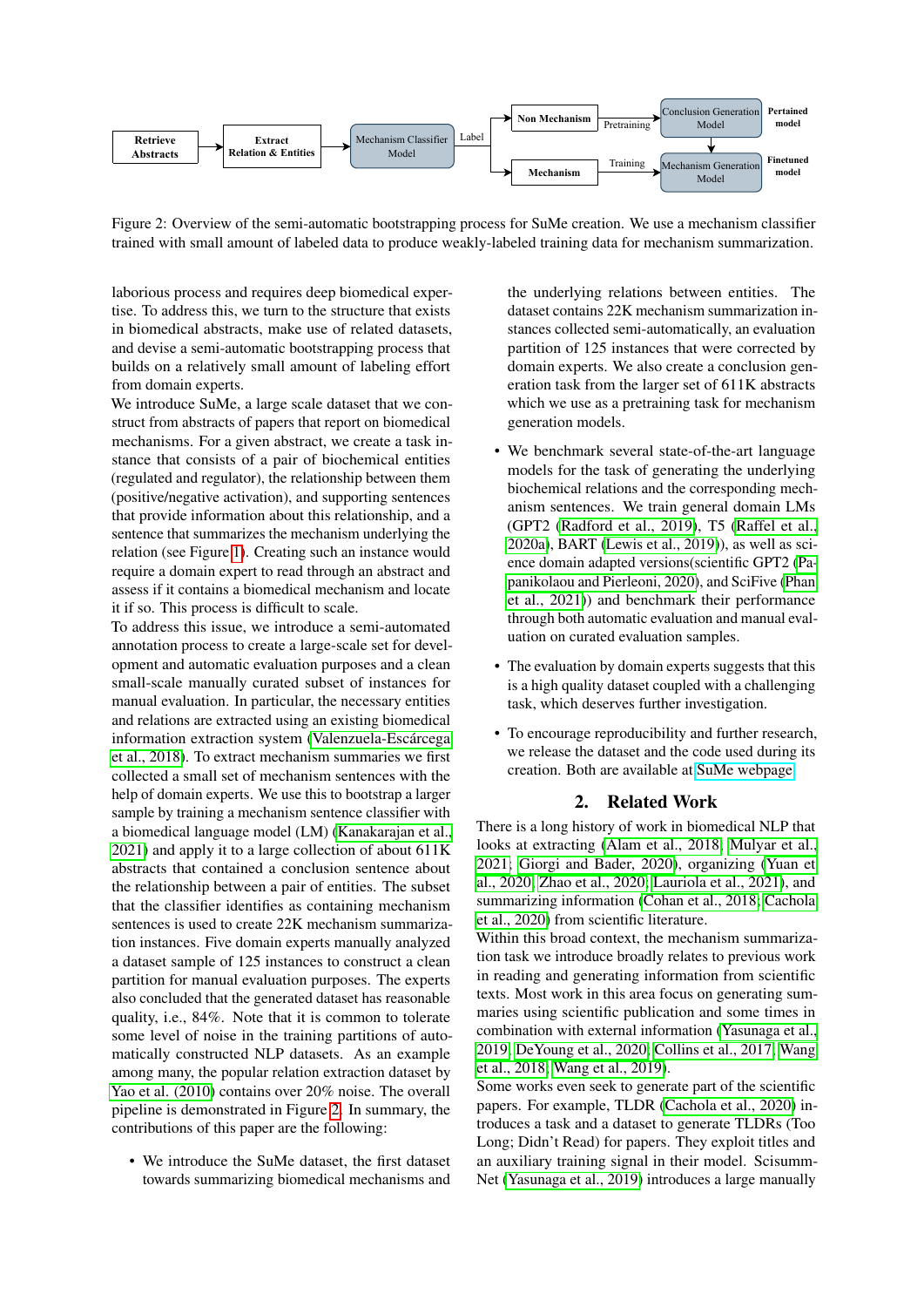annotated dataset for generating paper summaries by utilizing their abstracts and citations. TalkSumm [\(Lev](#page-8-18) [et al., 2019\)](#page-8-18) generates summaries for scientific papers by utilizing videos of talks at scientific conferences. PaperRobot [\(Wang et al., 2019\)](#page-9-12) generates a paper's abstract, title, and conclusion using a knowledge graph. FacetSum [\(Cohan et al., 2018\)](#page-8-14) used Emerald journal articles to generate 4 different abstractive summaries, each targeted at specific sections of scientific documents.

In addition to the specifics of the output that we target, our work is different from all these other works because our proposed summarization task is grounded with the underlying biomedical event discussed, rather than focusing on generic summarization, which may lose the connection to the underlying biology that is the core material discussed in these papers. We address mechanism generation, which can be seen as a combination of explainable relation extraction and summarization. There is a huge body of work that addresses explainable methods (e.g., for relation extraction [\(Shahbazi et al., 2020\)](#page-9-13) or explainable QA [\(Thayaparan et al., 2020\)](#page-9-14)). Many prior works in relation and event extraction treat explanations as the task of selecting or ranking sentences that support a relation (e.g., [\(Shahbazi et al., 2020;](#page-9-13) [Ghaeini](#page-8-19) [et al., 2019;](#page-8-19) [Lev et al., 2019;](#page-8-18) C[ano and Bojar, 2020;](#page-8-20) [Yasunaga et al., 2019\)](#page-9-10)). Our work differs from these in that it focuses on *generating mechanisms* underlying a relation from supporting sentences, rather than identifying existing sentences.

# 3. Mechanism Summarization

Our goal is to develop a task and a dataset that pushes models towards distilling the mechanisms that underlie the relationships between entities from biomedical literature. From a language processing perspective, we can view mechanisms as a form of explanation that justifies the relationship or connection between entities. From a biomedical science perspective, a mechanism provides two types of explanatory information, which we use to characterize mechanism sentences:

Why is the relation true? A sentence can be a mechanism, if it explains *why* the relation exists between the two main entities. For example, one protein (say A) might be up-regulate another (say B), which in turn inhibits yet another protein (say C). This provides the causal reasoning to conclude the relation that protein A inhibits protein C.

How does the relation come about? Another kind of explanatory information is the one that describes the process or manner in which the relation exists between the pair of entities. For example, one protein (say A) may activate another protein (say B) via a specific process.

These provide a way to specify what constitutes a mechanism sentence and help us to locate mechanism sentences in the literature. In particular, we consider abstracts which discuss studies that lead to conclusions about such mechanisms. Typically, these abstracts provide a short set of sentences that describe the goals of

the study, the methods used, the experimental observations, the findings, which can be used to substantiate the conclusions that establish the relation of interest, and the mechanism underlying the relation. This suggests a language processing task that tests for ability to understand biomedical mechanisms: given the preceding sentences in the abstract can a model accurately generate the underlying mechanism?

# 3.1. Task Definition

Given a set of sentences from a scientific abstract (referred to as *supporting sentences*) and a pair of entities  $(e_i, e_j)$  that are the focus of the abstract (referred to as *focus entities*), generate the *conclusion sentence* that explains the mechanism behind the pair entities and output a relation that connects these entities (e.g., positive\_activation $(e_i, e_j)$ ). Figure [1](#page-0-2) shows an example of such a tuple of supporting sentences, focus entities, relation, and mechanism sentence. As the example illustrates, mechanism sentences describe some pathway often involving another entity or a process (e.g., *dopaminergic mechanism*), require identifying and combining information from multiple relevant sentences, and nontrivial inferences regarding the relationship between the entities (e.g., recognizing that the different effects on *prepulse inhibition* imply differential involvement). The task definition suggests what we need to build a

dataset. Given an abstract of a scientific literature we need four pieces of information: (1) the two focus entities of the abstract; (2) the relation between entities; (3) sentences from the abstract in support of this relation; and (4) the conclusion sentence where the mechanism underlying the relation is summarized.

# 4. SuMe Dataset

We aim to create a large scale dataset for the mechanism summarization task defined above. However, identifying instances for this task requires domain expertise and cannot be easily done at scale. Instead, here we employ a bootstrapping process, where we first annotate a small amount of data to build a mechanism sentence classifier that can then helps us collect a large scale dataset for mechanism summarization. The key observation here is that identifying sentences that express a mechanism is a simpler task than the targeted mechanism summarization task, and, thus, should be learnable from smaller amounts of data. We outline the process we use for creating our mechanism summarization dataset, SuMe, and an expert evaluation of its quality next.

#### 4.1. SuMe Construction Process

We construct SuMe using biomedical abstracts from the PubMed open access subset<sup>[3](#page-2-0)</sup>. Starting from 1.1M scientific papers<sup>[4](#page-2-1)</sup>, we use the following sequence of bootstrapping steps to construct SuMe. The following steps are also elaborated in Figure [3.](#page-3-0)

<span id="page-2-0"></span><sup>3</sup><https://pubmed.ncbi.nlm.nih.gov>

<span id="page-2-1"></span><sup>&</sup>lt;sup>4</sup>We used all papers available in [NIH active directory](https://ftp.ncbi.nlm.nih.gov/pubmed/baseline/)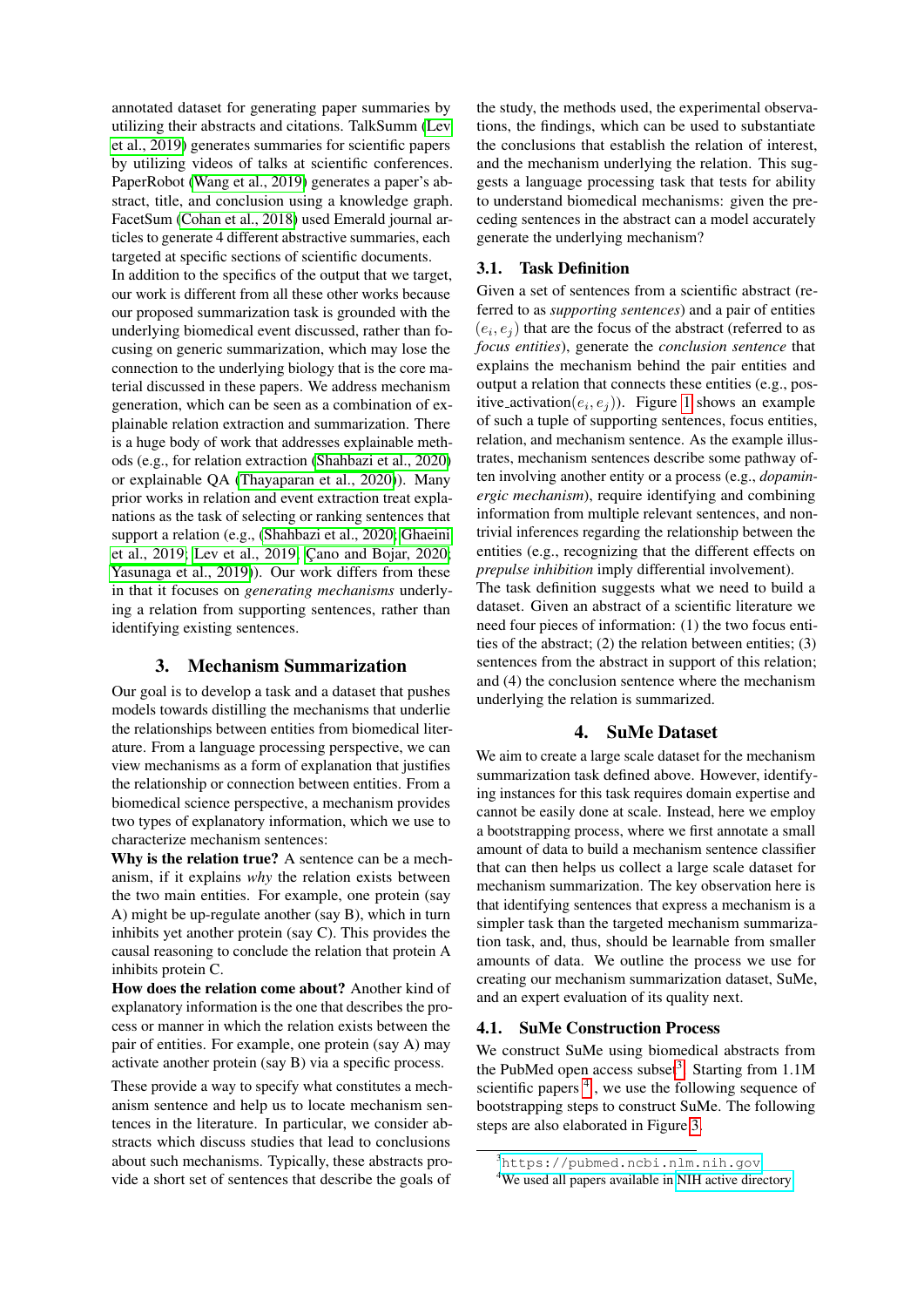

<span id="page-3-0"></span>Figure 3: The bootstrapping pipeline for SuMe collection and human evaluation. The main idea behind the pipeline is to collect relatively easy to acquire judgments from domain experts to then bootstrap and generate a weakly-labeled large training corpus. We further assess the quality of the resulting dataset through another round of human evaluation, which also yields a smaller curated evaluation dataset.

1. Finding Conclusion Sentences: First, we use simple lexical patterns to find abstracts with a clearly specified conclusion sentence. All abstracts which has any form of *conclude* word (*conclusion, concluded, concluding, concludes*, etc.) at the very end of the text are extracted here. We use this matching process to also split the abstracts into the set of supporting sentences (the ones that lead up to the conclusion) and one conclusion sentence (the one that includes the *conclude* word).

2. Extracting Main Entities & Relation Starting with the abstracts which are now in the form of (supporting sentences, conclusion sentence), we then run a biomedical relation extractor, REACH (Valenzuela-Escárcega [et al., 2018\)](#page-9-3), which can identify protein-protein and chemical-protein relations between entities. In this work, we focus on the relations where one entity is the controller and another entity is the controlled entity and the relation between them is either *positive/negative activation* or *positive/negative regulation*. If an abstract does not contain any such relation, we keep it for the pretraining step (as described in Section [5.3\)](#page-5-0); otherwise we use it for the main task.

3. Filtering for Mechanism Sentences: We then filter out the instances to only retain those whose conclusion sentences are indeed a mechanism sentence. To this end, we devised a bootstrapping process where we first collect supervised data to train a classifier. To collect likely mechanism sentences we made use of the ChemProt [\(Peng et al., 2019\)](#page-9-15) relation extraction dataset which contains sentences annotated with positive and negative regulation relations between entities. However, not all of these sentences necessarily explain the mechanism behind these relations. We asked 21 experts (grad students in a biomedical department) to inspect each sentence and rate whether it explains the mechanism behind the ChemProt annotated relation on a four-point Likert scale. For each sentence, an annotator can se-

lect between *Clearly a Mechanism, Plausibly a Mechanism, Clearly not a Mechanism,* and *Not Sure.* Each sentence is annotated by three experts and we find the inter-annotator agreement between users to be  $\kappa = 73\%$ (Fleiss Kappa [\(Landis and Koch, 1977\)](#page-8-21)). The final label for a sentence is selected based on the majority voting after combining *Clearly a Mechanism* and *Plausible a Mechanism* labels. Finally, each sentence is labeled as a *Mechanism*, or *Non-Mechanism*. The resulting dataset contained 439 *Mechanism* sentences (264 *Clearly*, 175 *Plausibly*) and 447 *Non-Mechanism* sentences.

Using this small scale mechanism sentence dataset, we train binary classifiers to identify mechanism sentences, where the positive label indicates that the underlying sentence is a mechanism sentence. We fine-tuned multiple transformer-based models: BioBERT [\(Lee et al.,](#page-8-22) [2020\)](#page-8-22), SciBERT [\(Beltagy et al., 2019\)](#page-8-23), BiomedNLP [\(Gu](#page-8-24) [et al., 2020\)](#page-8-24), and BioELECTRA [\(Kanakarajan et al.,](#page-8-7) [2021\)](#page-8-7) models. Each model is fitted with a non-linear classification layer that takes the output representation for the [CLS] token. The classification layer and top three layers of the transformer are finetuned using the annotated data<sup>[5](#page-3-1)</sup>. We used 80%-20% split for train-test. BioELECTRA performed the best with 74% macro F1 for mechanism sentence classification.

We use this trained mechanism sentence classifier to label all conclusion sentences from the previous step and instances which are predicted to be mechanism sentences are used to create the mechanism generation of the SuMe dataset.

We separate out the abstracts which are predicted to have non-mechanism sentences as additional data. We can define a broader conclusion generation task, which can be be used as a pre-training task for the generative

<span id="page-3-1"></span> $5$ All models used are base versions with 768 hidden size and 12 layers. We set the learning rate to be  $2e - 4$  with a decay of 0.001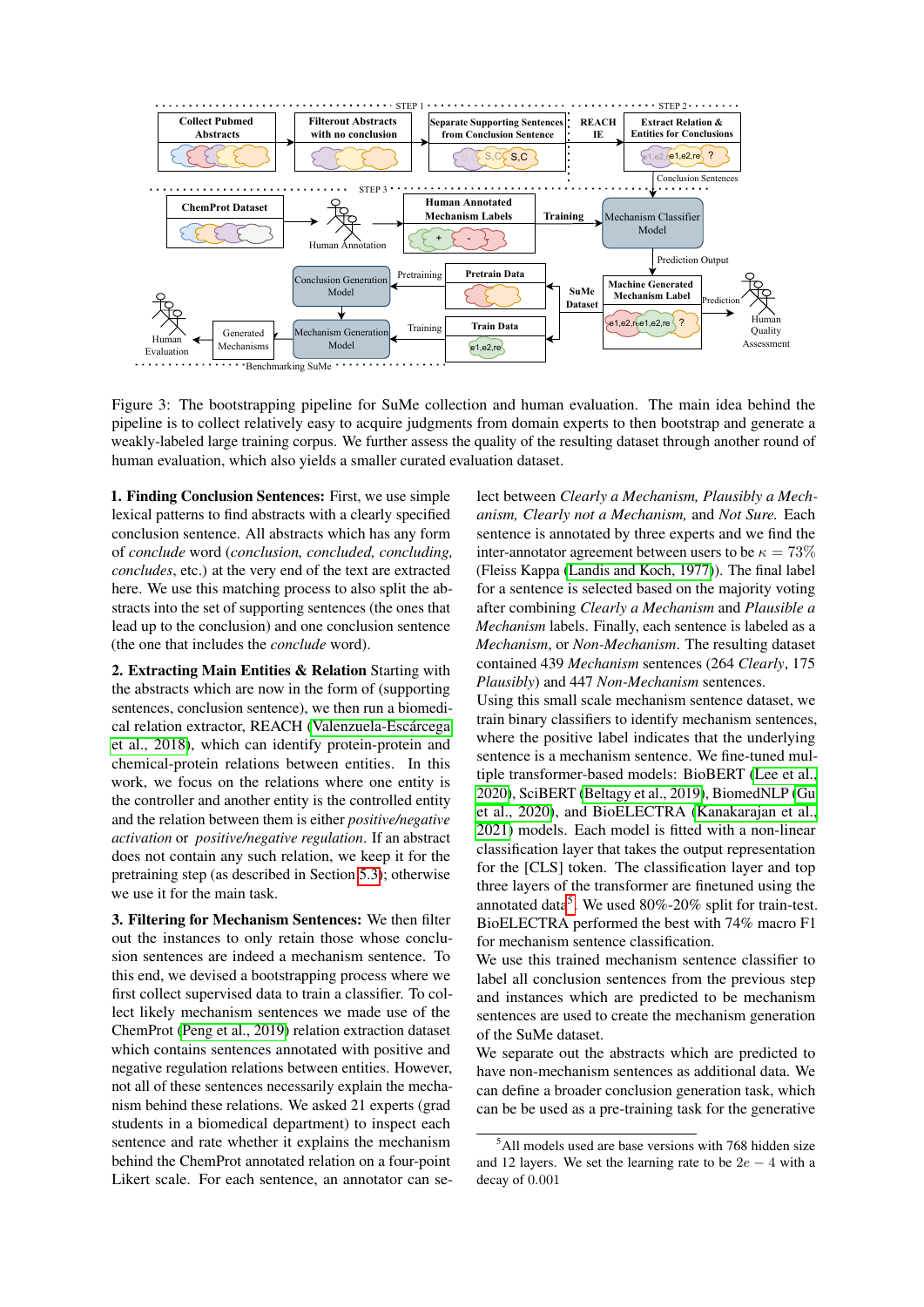| Dataset               | Train | Dev   | <b>Test</b> |
|-----------------------|-------|-------|-------------|
| Abstracts             | 20765 | 1000  | 1000        |
| Avg. #words in conc.  | 33.7  | 34.9  | 33.5        |
| Avg. #words in supp.  | 187.5 | 187.9 | 186.7       |
| Avg. #sent. in supp.  | 12.15 | 12.44 | 12.33       |
| #Unique controller    | 8094  | 759   | 777         |
| #Unique controlled    | 6684  | 717   | 687         |
| #Unique pair entities | 19229 | 988   | 989         |
| #Unique entities      | 12685 | 1357  | 1364        |

<span id="page-4-0"></span>Table 1: Dataset Statistics: Each dataset contains a number of unique abstracts, a supporting set (supp.), a mechanism sentence (conc.) a pair of entities. The first entity is called the regulator entity (regulator) and the second one is called the regulated entity (regulated)

models that eventually use for the mechanism summarization task (as we describe in Section [5.3\)](#page-5-0).

The above procedure results in a dataset that allows us to define the following mechanism summarization task: Given a set of supporting sentences from an abstract and a pair of entities  $(e_i, e_j)$ , generate a relation that connects these entities and a sentence that explains the mechanism that was the focus of the study. The statistics of the dataset are shown in Table [1.](#page-4-0) The dataset consists of three subsets, the training set with about 20k instances which the parameters of the model are trained with, the validation set (Dev) for tuning hyper parameters and choosing the best model, and the test set which is not used until the final evaluation. There is also a small set of 125 instances which is curated by experts and is used as another test set but is not reported in this table.

#### 4.2. SuMe Quality

Our process creates a large scale, albeit, a bootstrapped dataset that can be used to train large language generation models. What is the quality of this dataset? To assess this we asked five biomedical experts to evaluate a random sample of 125 sentences from the dataset. The experts were given the set of input supporting sentences, the potential mechanism sentence, and the relation between main entities. Our aim is two fold, first to evaluate the quality of the data collection process, second to collect a clean human evaluated dataset which can be used as an extra test set.

The experts were asked to assess errors in the relation label, mechanism, and the need for background knowledge:

- 1. Relation Errors: Is the expected output relation associated with the instance valid?
- 2. Mechanism vs. Non-mechanism: Is the output sentence expected for this sentence an actual mechanism sentence?
- 3. Background Knowledge: Can the information in the output sentence concluded from the information in the input supporting sentences?

The results of the dataset evaluation are shown in Ta-

| Quality                        | Correct |
|--------------------------------|---------|
| Entities & Relation Extraction | 90%     |
| Mechanism Sentence Classifier  | 85%     |
| Instances w/o noise            | 84%     |

<span id="page-4-1"></span>Table 2: Dataset Quality: We asked three main questions. This table shows what percentage of each category is acceptable. The last question shows what percentage of the sentences are approved in all questions.

ble [2.](#page-4-1) Only 16% of the data has some error either from relation extraction (question 1) or contains a nonmechanism output sentence (question 2).This evaluation shows that the generated dataset is of reasonable quality, and can serve as a meaningful resource for training models for mechanism summarization. The clean subset that has no relation or mechanism errors is used as an extra test for evaluation. Last, the experts also rated 15% of the instances to require background knowledge (question 3)indicating the fraction of hard instances.

## 5. Evaluation

Our evaluation focuses on the following questions:

- 1. Benchmarking: What is the performance of generic and domain-adapted large scale language generation models on SuMe?
- 2. Effect of pretraining: What is the impact of using the additional data via pretraining?
- 3. Effect of modeling supporting sentences: What is the impact of selecting a subset of supporting sentences?
- 4. Error analysis: What are the main failure modes of language generation models?

#### 5.1. Experimental Setup

We use SuMe to benchmark language generation models and measure their ability to correctly identify the relation between the focus entities and to summarize the mechanism behind the relation based on the input sentences from the abstract.

Models: We compare pretrained GPT-2 [\(Radford et al.,](#page-9-5) [2019\)](#page-9-5), T5 [\(Raffel et al., 2020b\)](#page-9-16), BART [\(Lewis et al.,](#page-8-8) [2019\)](#page-8-8) models and two domain-adapted models, GPT2- Pubmed [\(Papanikolaou and Pierleoni, 2020\)](#page-8-9), and Sci-Five [\(Phan et al., 2021\)](#page-9-7), which were trained on scientific literature.

Evaluation Metrics: We conduct both automatic and manual evaluation of the model outputs.

*Relation Generation (RG):* The models are supposed to first generate the relation type (positive or negative regulation) and then generate the mechanism that underlies this relation. We evaluate the model's output as we would for a corresponding classification task, i.e., the generated relation is deemed correct if it exactly matches the correct relation name. We report F1 numbers for this binary classification task.

*Mechanism Generation:* We evaluate the quality of the generated explanations using two language generation metrics: the widely-used ROUGE [\(Lin, 2004\)](#page-8-25) scores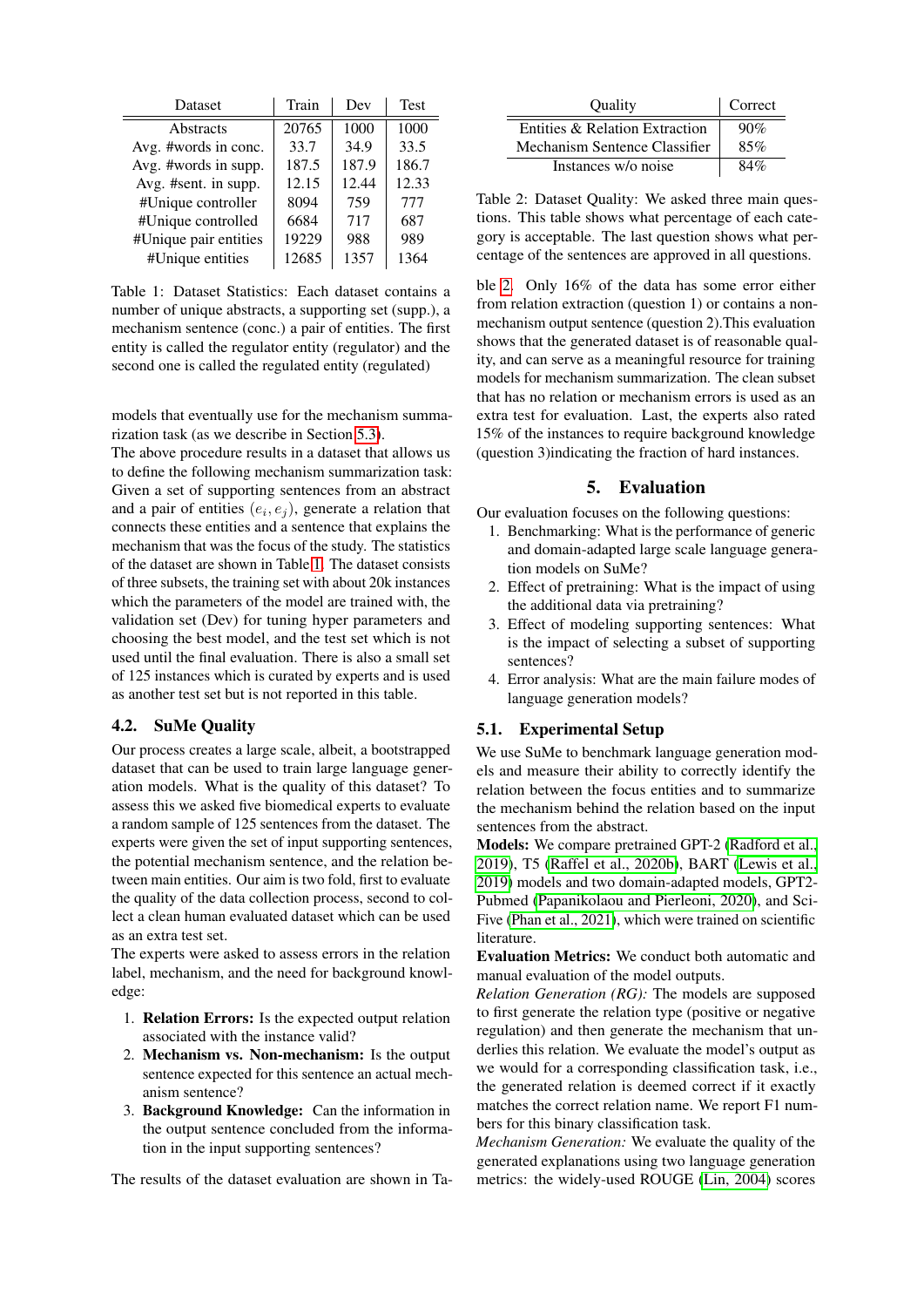| Model            | RG(F1) | <b>BLEURT</b> | Rouge-1 | Rouge-2 | Rouge-L |
|------------------|--------|---------------|---------|---------|---------|
| <b>BART</b>      | 76     | 42.49         | 46.54   | 25.92   | 35.34   |
| GPT <sub>2</sub> | 74     | 44.19         | 46.54   | 28.32   | 38.78   |
| T5               | 72     | 44.41         | 48.26   | 27.63   | 38.77   |
| GPT2-Pubmed      | 78     | 46.33         | 48.37   | 29.55   | 40.19   |
| <b>SciFive</b>   | 79     | 47.81         | 52.10   | 32.62   | 43.31   |

<span id="page-5-1"></span>Table 3: Benchmarking performance of strong language generation models and some domain-adapted models. We present standard automatic evaluations measures for the mechanism sentence generation task along with F1 for the generated relations. The science domain versions of both GPT2 and T5 work better than the original versions.

that rely on lexical overlap, and BLEURT scores [\(Sel](#page-9-17)[lam et al., 2020\)](#page-9-17) which aim to capture semantic similarity between the generated and the gold reference. We use a recent version, the BLEURT-20 model that has been shown to be more effective [\(Pu et al., 2021\)](#page-9-18) . We compare the generated text as the hypothesis against the actual text as the reference.

Fine-tuning and Training Details: All models are original base models published by HuggingFace that were fine-tuned on the training portion of SuMe for 20 epochs. For each model, we evaluate the average of BLEURT and Rouge-L score on the validation (Dev) set and the one with the highest average is chosen for prediction. The learning rate is set to 6e-5, we use AdamW [\(Loshchilov and Hutter, 2017\)](#page-8-26) optimizer with  $\epsilon = 1e - 8$ . The input token is limited to 512 tokens, and the generated token is maxed out at 128. We select batch size of 8 with gradient accumulation steps of two.

#### 5.2. Automatic Evaluation Results

Table [3](#page-5-1) compares the performance of the five language generation models on both the relation generation (RG) and mechanism generation tasks.

The domain-adapted models, GPT2-Pubmed and Sci-Five, fare better than fine-tuning the standard pre-trained models for both relation and mechanism generation tasks. SciFive achieves the best performance with more than a 7.5% increase in BLEURT score and more than 9.7% increase in RG F1 over the standard T5 model, highlighting the importance of domain adaptation for the SuMe tasks defined over scientific literature.

The overall numbers (coupled with the human evaluation in Section [5.5\)](#page-6-0) suggest that mechanism generation is a difficult and challenging task.

The models achieve better performance on the relation generation task but there is still a substantial room for improvement here with the best model achieving an F1 of 79. If the model is unable to generate the relation correctly, then the mechanism it generates is not useful. Ideally we want models to correctly generate both the relation and the mechanism that underlies it. We also evaluated the correlation between BLEURT score and relation generation classification score. Our analysis shows that when the model generates an accurate relation, it gets higher BLEURT score while when it generates an incorrect relation, its gets a 10% lower BLEURT score (50.02 vs 45.08)



<span id="page-5-2"></span>Figure 4: Comparison of relation generation (RG) F1 (left y-axis/blue bars) and the mechanism generation measures (right y-axis/teal+blue curves) against the amount of pretraining. As we increase the size of the pretraining data, the model performance improves.

#### <span id="page-5-0"></span>5.3. Pretraining with Conclusion Generation

Next we analyze the impact of pre-training the models on the related task of generating conclusion (instead of mechanism) sentences, for which we can obtain data at scale without any manual labeling effort. We collected all abstracts from PubMed that ended with a conclusion sentence. We can create training instances on these abstracts in the same format as we did for the mechanism generation instances. The only difference here is the output sentences are conclusion sentences and not necessarily mechanisms. We call this the conclusion generation task. SuMe includes 611K instances of this kind which is an order of magnitude larger than the mechanism summarization instances and can be seen as a form of data augmentation.

We study the effect of this pretraining task by varying the amount of pretraining data. We analyze the impact in terms of the overall effectiveness and the amount of fine-tuning (number of epochs) needed to converge when finetuning.

Pretraining Data Size: We pretrain the SciFive model on the conclusion generation task with increasing amount of data (100K increments), and measure the performance of finetuning the pretrained models on the mechanism summarization task. Figure [4](#page-5-2) shows that performance increases with more data available for pretraining, suggesting that pretraining is beneficial for learning to generate mechanisms.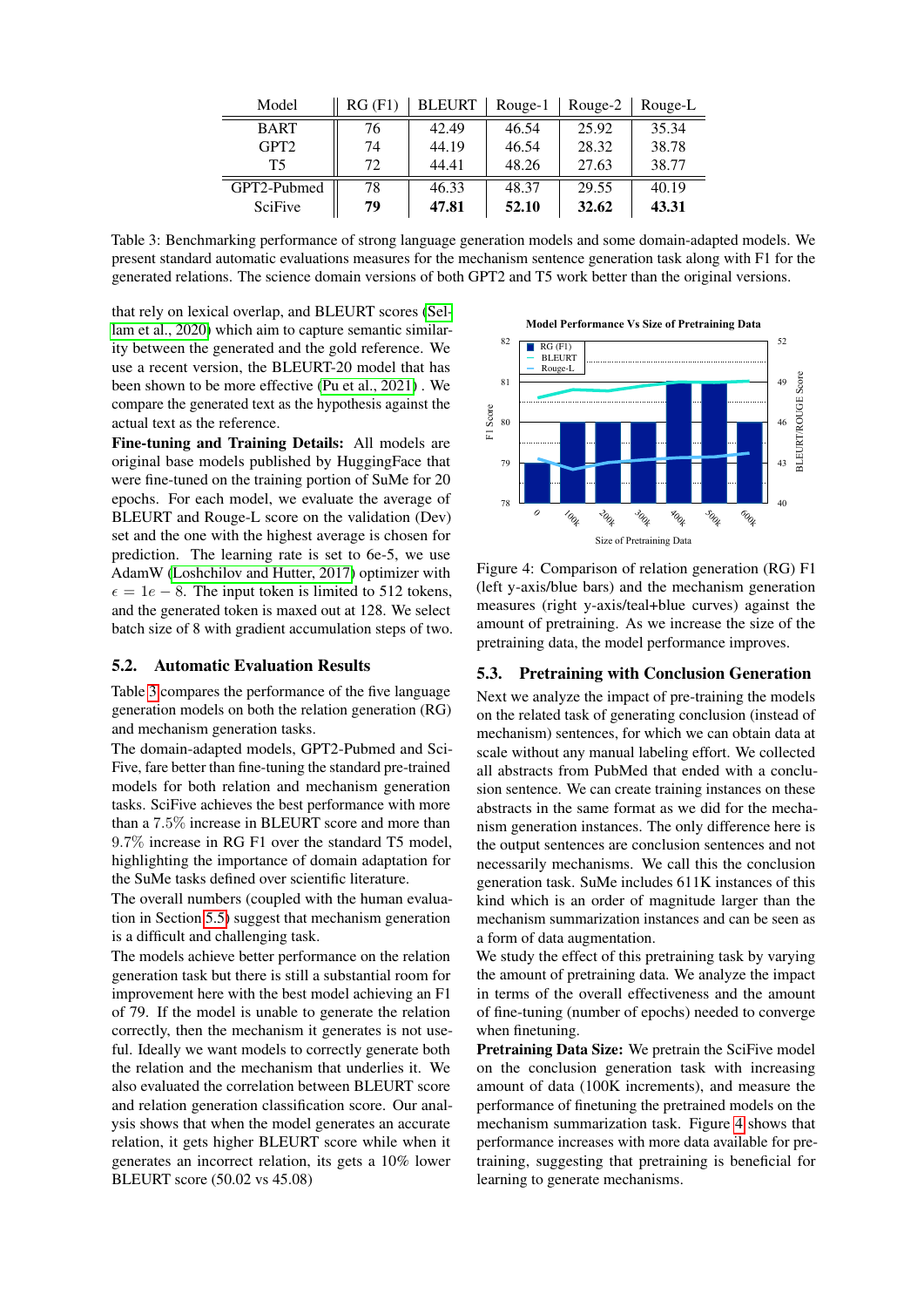

<span id="page-6-1"></span>Figure 5: Number of pretraining epochs vs. fine-tuning epochs for each pretrained model until convergence.

Number of Epochs: We also compare the impact of the amount of pretraining on the number of epochs needed for convergence in fine-tuning. Figure [5](#page-6-1) compares pretrained models with different number of pretraining epochs (x-axis) in terms of their overall effectiveness (BLEURT score bars) and the number of epochs to convergence (Finetuning epochs curve). The figure shows that when we continue pretraining, not only does the resulting model performs better, but it also converges sooner taking fewer number of epochs to reach higher effectiveness. Together these results suggest potential for the auxiliary data available in the SuMe dataset.

## 5.4. Modeling Supporting Sentences

Will it help to model the subset of sentences within the inputs sentences that provide the best support for generating the mechanism sentence? This kind of an extractive step has been used previously in summarization tasks to reduce the amount of irrelevant information in the input [\(Narayan et al., 2018;](#page-8-27) [Liu and Lapata, 2019\)](#page-8-28). To understand the utility of this, we built a pseudo-oracle that finds the sentences that have the best overlap (measured via BLEURT score [\(Sellam et al., 2020\)](#page-9-17)) with the output mechanism sentence. Then, we trained the SciFive model and pretrained version to only use the top few sentences according to BLEURT score such that input size is now half of the original input size. Using this subset instead of the entire subset provides BLEURT score improvements only for the basic SciFive model and the gains reduce when we use the pretrained model. Unlike standard summarization tasks there are fewer completely unrelated sentences in the abstracts and generating the mechanism sentences remains challenging even when we are able to identify the most relevant sentences within this set. This suggests that the task remains hard even when the most important sentences are somehow known to the model.

# <span id="page-6-0"></span>5.5. Manual Evaluation

We also conduct a manual evaluation of the outputs from the best model — the SciFive model that was pretrained with the conclusion generation task. We asked

| Supporting Set      | <b>BLEURT</b> | Rouge-L |
|---------------------|---------------|---------|
| <b>SciFive</b>      | 47.81         | 43.31   |
| +Oracle             | 49            | 43.07   |
| +Pretraining        | 49.05         | 43.72   |
| +Pretraining+Oracle | 49.64         | 43.81   |

Table 4: The effect of selecting supporting sentences with highest BLEURT score.

three biomedical experts to evaluate output sentences for 100 instances and answer three questions (It took  $\sim$  5 minutes per expert per instance):

- 1. Does the generated sentence contain a mechanism that explains the relation between the two main entities?
- 2. Is the information in the generated mechanism supported by the information contained in the supporting set of sentences?
- 3. Is the generated mechanism factually correct?

The results show that the model learns to generate some mechanism sentence that connects the main entities for most of the instances (79%). It also produces output for which there is support in the input sentences in a majority of the cases (53%). Last, experts found that the output statements to be scientifically correct in many cases (58%). In summary, however, only 32% of the outputs were acceptable for all questions, and were deemed to be good mechanism sentences. This again highlights the significant challenge posed by this task.

#### 5.6. Error Analysis

To understand the frequent failure modes of the model, we manually categorized the errors in 100 outputs that had the worst BLEURT scores with the reference mechanism sentences.

- 1. Missing Entities  $(35\%)$  The most prevalent issue is the absence of one of the main entities in the generated sentence. Despite this being a necessary feature in all of the mechanism sentences in the training data, the prevalence of this error shows that models find it difficult to track the main entities during generation.
- 2. **Incorrect Mechanism**  $(24\%)$  The model is unable to generate the correct mechanism even though it is able to identify the correct relation and fills in some information that is either unrelated to or unsupported by the input sentences.
- 3. Flipped Relation  $(19\%)$  The model predicts the incorrect relation and generates a mechanism that is faithful to this incorrect relation. Improving relation generation is thus an important step for improving mechanism generation.
- 4. Non Mechanisms  $(11\%)$  While the model learns to generate mechanism like sentences for the most part, it sometimes still fails to produce sentences that contain any mechanism at all.
- 5. Multiple pieces of information  $(11\%)$  Some complex mechanisms require combining bits of information from different input sentences. The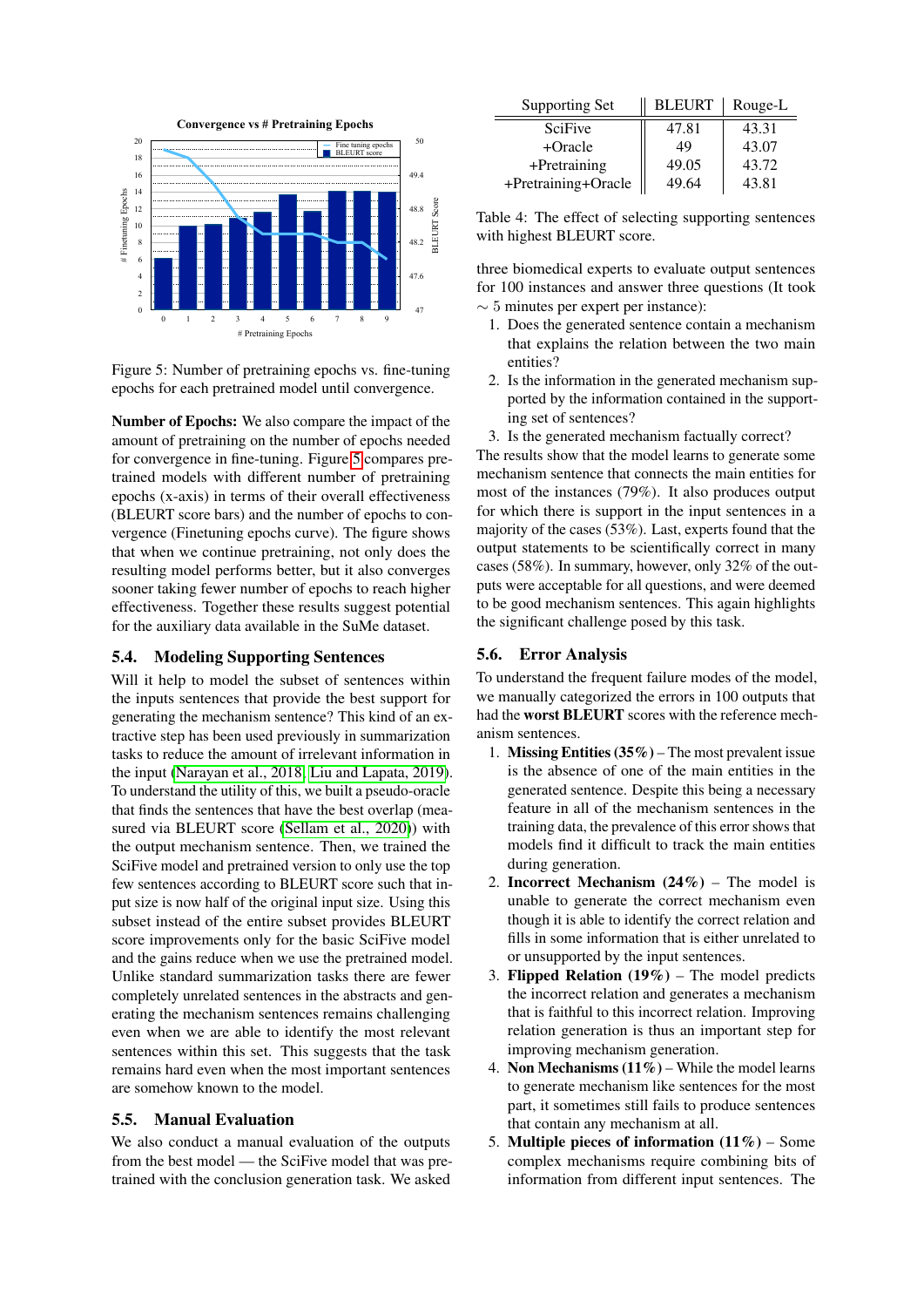| <b>Gold Mechanism</b>                                             | <b>Generated Mechanism</b>                                  |
|-------------------------------------------------------------------|-------------------------------------------------------------|
| On the basis of these observations, we conclude that IL-          | In conclusion, $IL-18$ induces $MCP-1$ produc-              |
| 18 induces MCP-1 production through the PI3K/Akt and              | tion in macrophages through the PI3K/Akt and                |
| MEK/ERK1/2 pathways in macrophages.                               | MEK/ERK1/2 pathways.                                        |
| Taken together, we conclude that <i>DeltaNp73</i> negatively reg- | In conclusion, our results indicate that DeltaNp73          |
| ulates NGF-mediated neuronal differentiation by transre-          | negatively regulates NGF-mediated neuronal dif-             |
| pressing TrkA.                                                    | <i>ferentiation</i> by transcriptionally repressing the ex- |
|                                                                   | pression of TrkA.                                           |
| In conclusion, the increase in SNGFR caused by ANF is             | We conclude that <i>ANF</i> inhibits maximal tubu-          |
| associated with an increase in glomerular capillary hydraulic     | loglomerular feedback by increasing glomerular              |
| pressure and with a blunted maximal tubuloglomerular feed-        | capillary hydraulic pressure and by decreasing              |
| back response.                                                    | SNGFR.                                                      |
| We conclude that, without modulatory factors which play           | This conclusion was further supported by pulse-             |
| a role in vivo, NGF can enhance the synthesis of tyrosine         | labeling of tyrosine hydroxylase with [3H]leucine,          |
| hydroxylase n sympathetic ganglia in vitro, provided organ        | which showed that NGF increased synthesis of                |
| culture conditions which permit optimal survival of adrener-      | tyrosine in sympathetic ganglia by approximately            |
| gic neurons are selected.                                         | $50\%$ .                                                    |
| We conclude that 20 mm alcohol/submaximal CCK as well             | We conclude that alcohol can induce a clinically            |
| supramaximal CCK stimulation can trigger pathologic baso-         | relevant form of pancreatitis by blocking apical            |
| lateral exocytosis in pancreatic acinar cells via PKC alpha-      | exocytosis and redirecting exocytosis to less effi-         |
| mediated activation of Munc18c, which enables Syntaxin-4          | cient BPM, mimicking supramaximal CCK stimu-                |
| to become receptive in forming a SNARE complex in the             | lation.                                                     |
| BPM.                                                              |                                                             |
| We conclude that in the presence of high doses of insulin,        | In conclusion, insulin stimulates aromatase activ-          |
| FSH decreases aromatase activity, and an uncoupling of            | ity in bovine granulosa cells at low doses but fails        |
| P450 aromatase mRNA and aromatase activity occurs.                | to stimulate activity at higher doses of insulin.           |

<span id="page-7-0"></span>Table 5: Examples of the generated outputs by the model. The first three are good outputs where the mechanism is a simple paraphrase of the expected gold mechanism, while the next three illustrate the types of semantic errors we observe. The main entities are makred in *Italics*. The phrase explaining the mechanism in gold data is in blue, in good generation is in green, and in bad generation is in red.

model generates only a part of such mechanisms.

#### 5.7. Word Analysis

We further analyzed the unigrams of the supporting sentences corresponding to the instances where the model was most confident in its generated mechanism and where it was least confident. The analysis shows that when the words *'binding', 'caused', 'demonstrated', 'dose dependent', 'investigated', 'result',* and *'performed'* are available in the supporting sentences the model can generate explanation sentences with higher quality. This shows that when the supporting sentences convey causal relation and reasoning the model is most confident about generating mechanisms.

Table [5](#page-7-0) shows example generated mechanisms. The first three showcase good outputs whereas the next three are examples of incorrect ones. In the good ones, the first is a generated mechanism that is almost identical to the gold mechanism with only a slight syntactic change. The second is a generated mechanism which also conveys the gold mechanism accurately but with a paraphrasing that expands the technical term TRANS-PRESSING. In the last three examples with incorrect information, the first shows a bad output which contains a mechanism but not of the relation connecting the main entities. The next is a case where the information is correct but it does not even mention the main entities. The last one is an example one of the entities are missing (*FSH*) and the generated text is about another relation.

# 6. Conclusions

We introduced SuMe, a dataset for biomedical mechanism summarization. This dataset is coupled with a challenging summarization task, which requires the generation of the relation between main entities as well as a textual summary of the mechanism which explains the reason behind the underlying relation. This dataset is collected using the sentences from actual publication abstracts. We also introduce an easier and scalable pretraining task which improves the baselines by augmenting a larger set of sentences to the main dataset. We evaluated the complexity of the task using multiple state-of-the-art transformer based models. Our evaluation suggests that the proposed task is learnable, but we are far from solving it. The expert analysis also suggests the difficulty and importance of the task.

All in all, we believe that SuMe dataset and associated task are a useful step towards building true informationaccess applications for the biomedical literature.

#### Acknowledgments

This work was supported in part by the National Science Foundation under grants IIS-1815358 and IIS-1815948.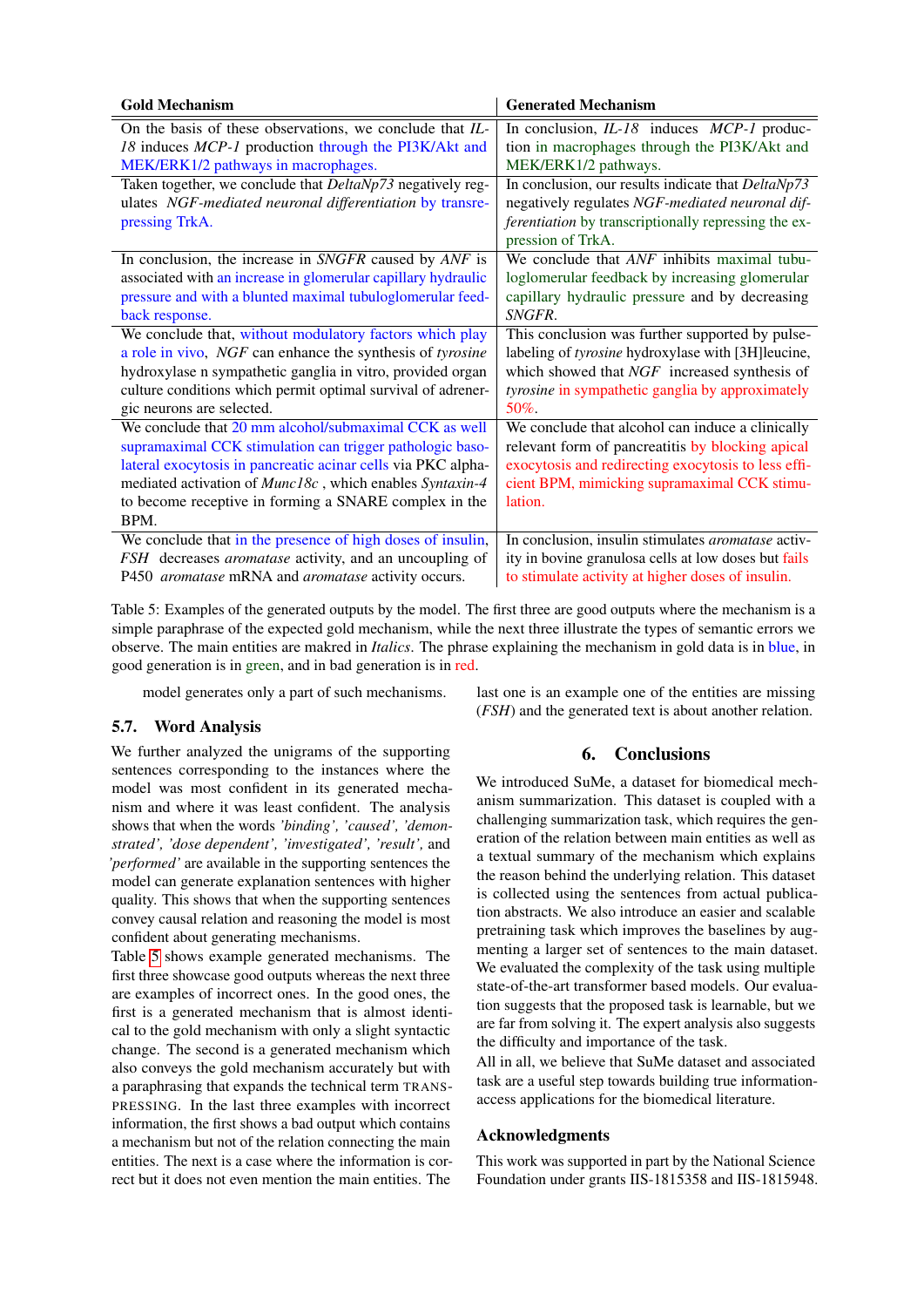#### 7. Bibliographical References

- <span id="page-8-10"></span>Alam, F., Joty, S., and Imran, M. (2018). Domain adaptation with adversarial training and graph embeddings. *arXiv preprint arXiv:1805.05151*.
- <span id="page-8-0"></span>Arighi, C. N., Lu, Z., Krallinger, M., Cohen, K. B., Wilbur, W. J., Valencia, A., Hirschman, L., and Wu, C. H. (2011). Overview of the biocreative iii workshop. *BMC bioinformatics*, 12(8):1–9.
- <span id="page-8-6"></span>Azadani, M. N., Ghadiri, N., and Davoodijam, E. (2018). Graph-based biomedical text summarization: An itemset mining and sentence clustering approach. *Journal of biomedical informatics*, 84:42–58.
- <span id="page-8-23"></span>Beltagy, I., Lo, K., and Cohan, A. (2019). Scibert: Pretrained language model for scientific text. In *EMNLP*.
- <span id="page-8-15"></span>Cachola, I., Lo, K., Cohan, A., and Weld, D. S. (2020). Tldr: Extreme summarization of scientific documents. *arXiv preprint arXiv:2004.15011*.
- <span id="page-8-20"></span>Cano, E. and Bojar, O. (2020). Two huge title and keyword generation corpora of research articles. *arXiv preprint arXiv:2002.04689*.
- <span id="page-8-14"></span>Cohan, A., Dernoncourt, F., Kim, D. S., Bui, T., Kim, S., Chang, W., and Goharian, N. (2018). A discourseaware attention model for abstractive summarization of long documents. *CoRR*, abs/1804.05685.
- <span id="page-8-17"></span>Collins, E., Augenstein, I., and Riedel, S. (2017). A supervised approach to extractive summarisation of scientific papers. *arXiv preprint arXiv:1706.03946*.
- <span id="page-8-3"></span>Czarnecki, J., Nobeli, I., Smith, A. M., and Shepherd, A. J. (2012). A text-mining system for extracting metabolic reactions from full-text articles. *BMC bioinformatics*, 13(1):1–14.
- <span id="page-8-2"></span>Dina Demner-Fushman, et al., editors. (2020). *Proceedings of the 19th SIGBioMed Workshop on Biomedical Language Processing*, Online, July. Association for Computational Linguistics.
- <span id="page-8-16"></span>DeYoung, J., Lehman, E., Nye, B., Marshall, I. J., and Wallace, B. C. (2020). Evidence inference 2.0: More data, better models. *arXiv preprint arXiv:2005.04177*.
- <span id="page-8-19"></span>Ghaeini, R., Fern, X., Shahbazi, H., and Tadepalli, P. (2019). Saliency learning: Teaching the model where to pay attention. In *Proceedings of the 2019 Conference of the North American Chapter of the Association for Computational Linguistics: Human Language Technologies, Volume 1 (Long and Short Papers)*, pages 4016–4025.
- <span id="page-8-12"></span>Giorgi, J. M. and Bader, G. D. (2020). Towards reliable named entity recognition in the biomedical domain. *Bioinformatics*, 36(1):280–286.
- <span id="page-8-24"></span>Gu, Y., Tinn, R., Cheng, H., Lucas, M., Usuyama, N., Liu, X., Naumann, T., Gao, J., and Poon, H. (2020). Domain-specific language model pretraining for biomedical natural language processing.
- <span id="page-8-7"></span>Kanakarajan, K. r., Kundumani, B., and Sankarasubbu, M. (2021). BioELECTRA:pretrained biomedical text encoder using discriminators. In *Proceedings of the 20th Workshop on Biomedical Language Pro-*

*cessing*, pages 143–154, Online, June. Association for Computational Linguistics.

- <span id="page-8-4"></span>Kemper, B., Matsuzaki, T., Matsuoka, Y., Tsuruoka, Y., Kitano, H., Ananiadou, S., and Tsujii, J. (2010). Pathtext: a text mining integrator for biological pathway visualizations. *Bioinformatics*, 26(12):i374– i381.
- <span id="page-8-1"></span>Krallinger, M., Pérez-Pérez, M., Pérez-Rodríguez, G., Blanco-Míguez, A., Fdez-Riverola, F., Capella-Gutierrez, S., Lourenço, A., and Valencia, A. (2017). The biocreative v. 5 evaluation workshop: tasks, organization, sessions and topics.
- <span id="page-8-21"></span>Landis, J. R. and Koch, G. G. (1977). The measurement of observer agreement for categorical data. *biometrics*, pages 159–174.
- <span id="page-8-13"></span>Lauriola, I., Aiolli, F., Lavelli, A., and Rinaldi, F. (2021). Learning adaptive representations for entity recognition in the biomedical domain. *Journal of biomedical semantics*, 12(1):1–13.
- <span id="page-8-22"></span>Lee, J., Yoon, W., Kim, S., Kim, D., Kim, S., So, C. H., and Kang, J. (2020). Biobert: a pre-trained biomedical language representation model for biomedical text mining. *Bioinformatics*, 36(4):1234–1240.
- <span id="page-8-18"></span>Lev, G., Shmueli-Scheuer, M., Herzig, J., Jerbi, A., and Konopnicki, D. (2019). Talksumm: A dataset and scalable annotation method for scientific paper summarization based on conference talks. *arXiv preprint arXiv:1906.01351*.
- <span id="page-8-8"></span>Lewis, M., Liu, Y., Goyal, N., Ghazvininejad, M., Mohamed, A., Levy, O., Stoyanov, V., and Zettlemoyer, L. (2019). Bart: Denoising sequence-tosequence pre-training for natural language generation, translation, and comprehension. *arXiv preprint arXiv:1910.13461*.
- <span id="page-8-25"></span>Lin, C.-Y. (2004). Rouge: A package for automatic evaluation of summaries. In *Text summarization branches out*, pages 74–81.
- <span id="page-8-28"></span>Liu, Y. and Lapata, M. (2019). Text summarization with pretrained encoders. *arXiv preprint arXiv:1908.08345*.
- <span id="page-8-26"></span>Loshchilov, I. and Hutter, F. (2017). Fixing weight decay regularization in adam. *CoRR*, abs/1711.05101.
- <span id="page-8-5"></span>Miwa, M., Ohta, T., Rak, R., Rowley, A., Kell, D. B., Pyysalo, S., and Ananiadou, S. (2013). A method for integrating and ranking the evidence for biochemical pathways by mining reactions from text. *Bioinformatics*, 29(13):i44–i52.
- <span id="page-8-11"></span>Mulyar, A., Uzuner, O., and McInnes, B. (2021). Mtclinical bert: scaling clinical information extraction with multitask learning. *Journal of the American Medical Informatics Association*, 28(10):2108–2115.
- <span id="page-8-27"></span>Narayan, S., Cohen, S. B., and Lapata, M. (2018). Don't give me the details, just the summary! topicaware convolutional neural networks for extreme summarization. *arXiv preprint arXiv:1808.08745*.
- <span id="page-8-9"></span>Papanikolaou, Y. and Pierleoni, A. (2020). Dare: Data augmented relation extraction with gpt-2. *arXiv preprint arXiv:2004.13845*.